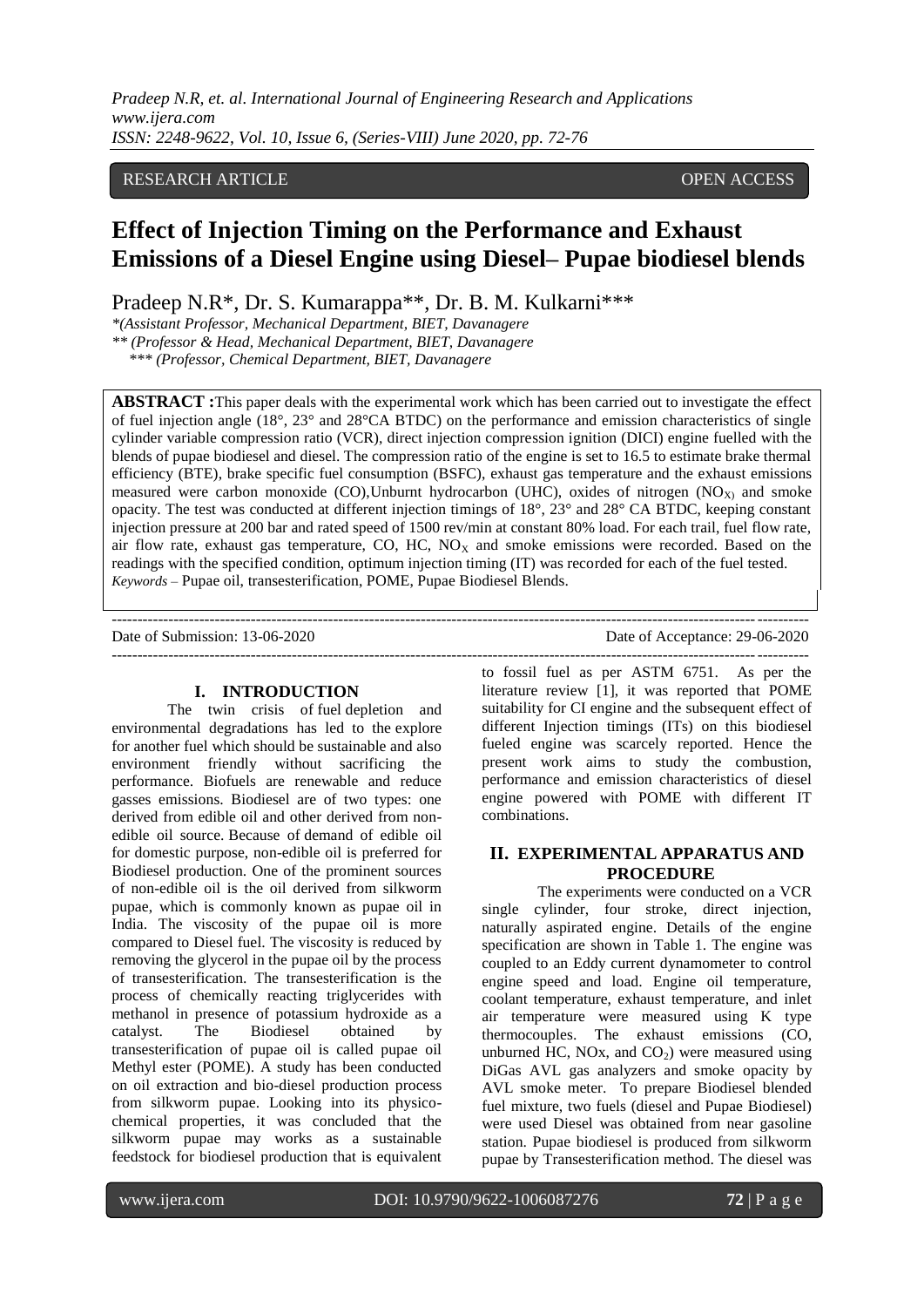blended with Pupae biodiesel to get different fuel blends like B0, B10, B15, B17, B20, B23, B25, B30, B40, B50, B60, B70, B80, B90 and B100 (neat biodiesel) i.e. B23 means 23% biodiesel and 77% neat diesel by volume. The fuel blends were prepared just before starting the experiment to ensure that the fuel mixture is homogenous. The original injection timing (ORG) of the test engine is 23°CA BTDC. Thickness of the shim, located in the connection place between the engine and fuel pump, is 0.15 mm and adding one shim advances the injection timing 5°CA. Experiments were carried out in three different injection timings  $(18^{\circ}, 23^{\circ})$  and 28°CA). All test runs were conducted on the test bench. In each run, engine speed and load were recorded. The combination of all tests included engine setting at constant load 4.29 bar, BMEP (80%) and constant engine speed at 1500 rpm intervals for each injection timing. The values of engine oil temperature, mass flow rate of air, engine speed, exhaust temperature, and pollutants such as CO, unburned HC, NOx and smoke opacity were recorded during the experiments. Each test was repeated three times. The values given in this study are the average of these three results. Before each experiment, the engine was regulated according to the catalogue values. All data were collected after the engine stabilized.

| Table 1. Englile details |                     |
|--------------------------|---------------------|
| Model and Make           | Kirloskar           |
| No. of cylinder          | Single              |
| Cycle                    | Four stroke         |
| Combustion               | Direct Injection    |
| Chamber                  |                     |
| Bore and stroke          | 80 mm and 110 mm    |
| <b>Rated Power</b>       | 3.72 kW at 1500 rpm |
| Compression ratio        | 16.5                |
| Dynamometer              | Eddy current with   |
|                          | loading unit        |

**Table 1. Engine details**



**Figure 1. Schematic diagram of Single Cylinder Multi Fuel VCR engine with exhaust gas analyzer and smoke meter,**

\*1.Fuel tank, 2.Controller box, 3.High pressure variable fuel injection system, 4. Smoke meter,

5. Exhaust gas analyzer, 6. Eddy current dynamometer, 7. VCR Engine, 8.Air flow measuring unit, 9.Fuel flow meter, 10. Dynamometer control (load cell), 11.Computer system.

# **III. RESULTS AND DISCUSSION**

Pupae biodiesel blended diesel fuel can reduce the pollutant emissions. However, to reach the emission reduction, it may require some modification on the engine. The injection timing has a significant effect on the performance and exhaust emissions in a DICI engines. Therefore, the effects of injection timing for Pupae biodiesel blended diesel fuel on the performance and exhaust emissions were experimentally investigated on a single VCR engine. From the readings obtained at each specified conditions, optimum IT was found out.

# **Performance Characteristics**

# **Brake Thermal Efficiency**

The variation of brake thermal efficiency (BTE) for various Injection timing order and for various blends is given in Fig. 2. The maximum BTE was recorded with B0 for 80% engine load. BTE indicates the ability of the combustion system to accept the experimental fuel, and provides comparable means of assessing how efficient the energy in the fuel was converted to mechanical output. BTE results are presented in Figure 2 for different injection timings. The B0 fuel at 4.29 bar, BMEP for 23°CA injection timing produced the highest BTE as 26.2%. The higher BTE of B0 operation can be attributed to its LHV. Figure 2 shows the variations of the BTE with different Pupae biodiesel-diesel blended fuels for different injection timings at 4.29 bar, BMEP constant load. The best results in terms of BTE were obtained at 23°CA injection timing. Retarded or advanced injection timing diminished BTE values. For example, when the injection timing was retarded and advanced 5 °CA compared to injection timing at 23°CA, BTE decreased by 4.9 % and 5.4 % for B15and B17 at 4.29 bar, BMEP load, respectively.

# **Brake specific Fuel Consumption**

The amount of fuel introduced into the engine cylinder for a desired fuel energy input has to be greater with the Pupae biodiesel. Minimum BSFC was acquired as 0.308 kg/kWh with the B0; 0.313 kg/kWh with the B10; 0.316 kg/kWh with the B15; 0.317 kg/kWh with the B17 for ORG injection timing at 80 % (2.97 kW) load. Figure 3 indicates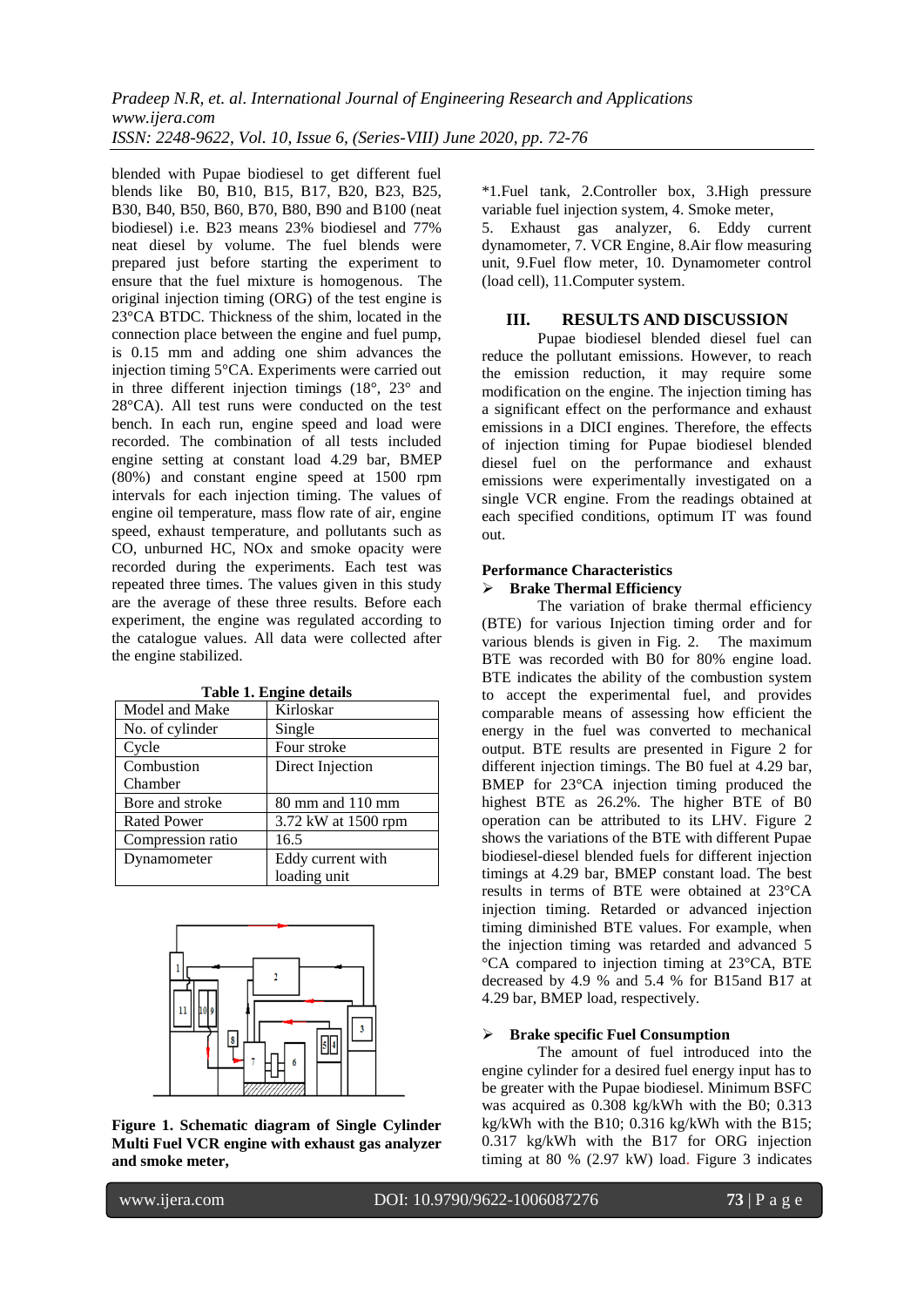*Pradeep N.R, et. al. International Journal of Engineering Research and Applications www.ijera.com ISSN: 2248-9622, Vol. 10, Issue 6, (Series-VIII) June 2020, pp. 72-76*

the variations of BSFC for different Pupae biodiesel blended diesel fuels under different injection timing at 80 % (2.97 kW) constant load. When the injection timing was retarded 5 °CA BTDC compared to ORG injection timing, BSFC increased by 10.23% for B15. With advancing injection timing at 28°CA, the ignition delay will be longer and speed of the flame will be shorter. This cause reduction of maximum pressure and engine output power. Thus, fuel consumption per output power will increase [\[2\]](#page-4-0)[,\[3\].](#page-4-1)  On the other hand, retarding injection timing at 18°CA means later combustion, and therefore pressure rises only when the cylinder volume is expanding rapidly and results reduced effective pressure to do work. As a result, minimum BSFC was obtained at 23°CA injection timing for all the fuel blends.

#### **Exhaust Gas Temperature**

Figure 4 shows the effect on combustion temperature with injection timing. The advanced injection timing at 28°CA produced a higher cylinder temperature which caused an increase in the chemical reaction speed of combustion region. Also, the advanced injection timing increased the oxidation process between carbon and oxygen molecules [\[4\],](#page-4-2) among all blends B100 releases lower EGT because of lower heating of B100 fuel compared to other. The increase in EGT around 12°C for B0 as the Injection timing is increases from 23° to 28°.

### **Carbon Monoxide Emission**

The effect of fuel injection timing on the CO emissions is shown in Figure 5. CO emissions increased with retarded fuel injection timing at 18°CA. Retarding the fuel injection timing decreases the amount of fuel burned in the premixed combustion phase and increases the amount of fuel burned in the subsequent diffusive combustion phase. The latter phase always takes place in a rich mixture environment and easily produces the incomplete burning product CO [\[5\]](#page-4-3)[,\[6\].](#page-4-4) Retarding the injection timing by 5° (from 23°to 18°CA BTDC) caused the CO emission, which increased by 10.87 % for B23 at 4.29 bar, BMEP load. However, the CO emission decreased with the advanced injection timing at 28°CA.

# **Hydrocarbon Emission**

Figure 6 shows the effect of fuel injection timing on HC emissions. When combustion was retarded, which happens with the retarded start of injection, the maximum gas temperatures were lower, as shown in Figure 4. While the volume increases during the expansion stroke, HC emissions

increased drastically [\[7\].](#page-4-5) Retarding the injection timing by 5°(from 23°to 18°CA BTDC) caused the emission to augment by 4.67 % for B23 at 4.29 bar,<br>BMEP load. On the other hand, the advanced On the other hand, the advanced injection timing at 28°CA caused an earlier start of combustion relative to the TDC. Because of this, the cylinder charge, being compressed as the piston moved to the TDC, had relatively higher temperatures and thus lowered the HC emissions.

#### **Nitrogen Oxides Emission**

Figure 7 illustrates the effect of fuel injection timing on NOx emissions. Retarding the fuel injection timing at 18°CA caused a decrease in the ignition delay and cylinder gas temperature. Consequently, the NOx concentration tended to be less [\[8\]](#page-4-6)[,\[9\].](#page-4-7) The exhaust gas temperatures obtained in the experiments are shown in Figure 4, which confirmed this statement. Retarding the injection timing by 5° (from 23°to 18°CA BTDC) caused the NOx emission to reduce by 7.03 % for B23 at 4.29 bar, BMEP load.

#### **Smoke Opacity**

The effect of injection timing on smoke opacity can be seen in Figure 8. Retarding the fuel injection timing at 18°CA increased the smoke opacity. This is due to increasing the fraction of diffusive combustion while retarding the fuel injection timing [\[10\]](#page-4-8)[,\[11\].](#page-4-9) Retarding the injection timing by 5° (from 23°to 18°CA BTDC) caused the smoke emission to increase by 8.15 % for B23 at 4.29 bar, BMEP load.



**Figure 2.** BTE results at different injection timings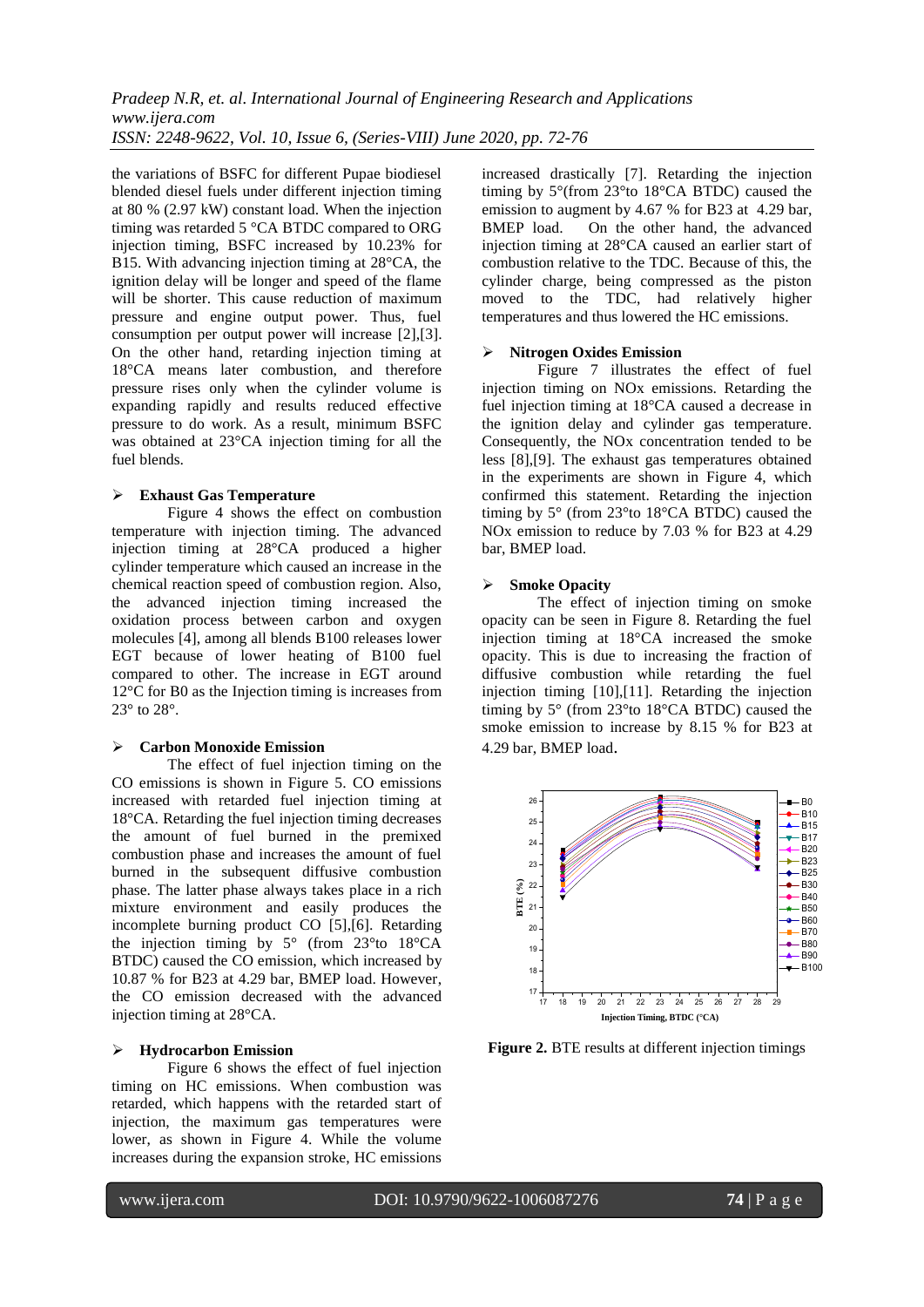

**Figure 3.** BSFC results at different injection timings



**Figure 4.** EGT results at different injection timings



**Figure 5.** CO results at different injection timings



**Figure 6.** UHC results at different injection timings



**Figure 7.** NOx results at different injection timings



**Figure 8.** Smoke Opacity results at different injection timings